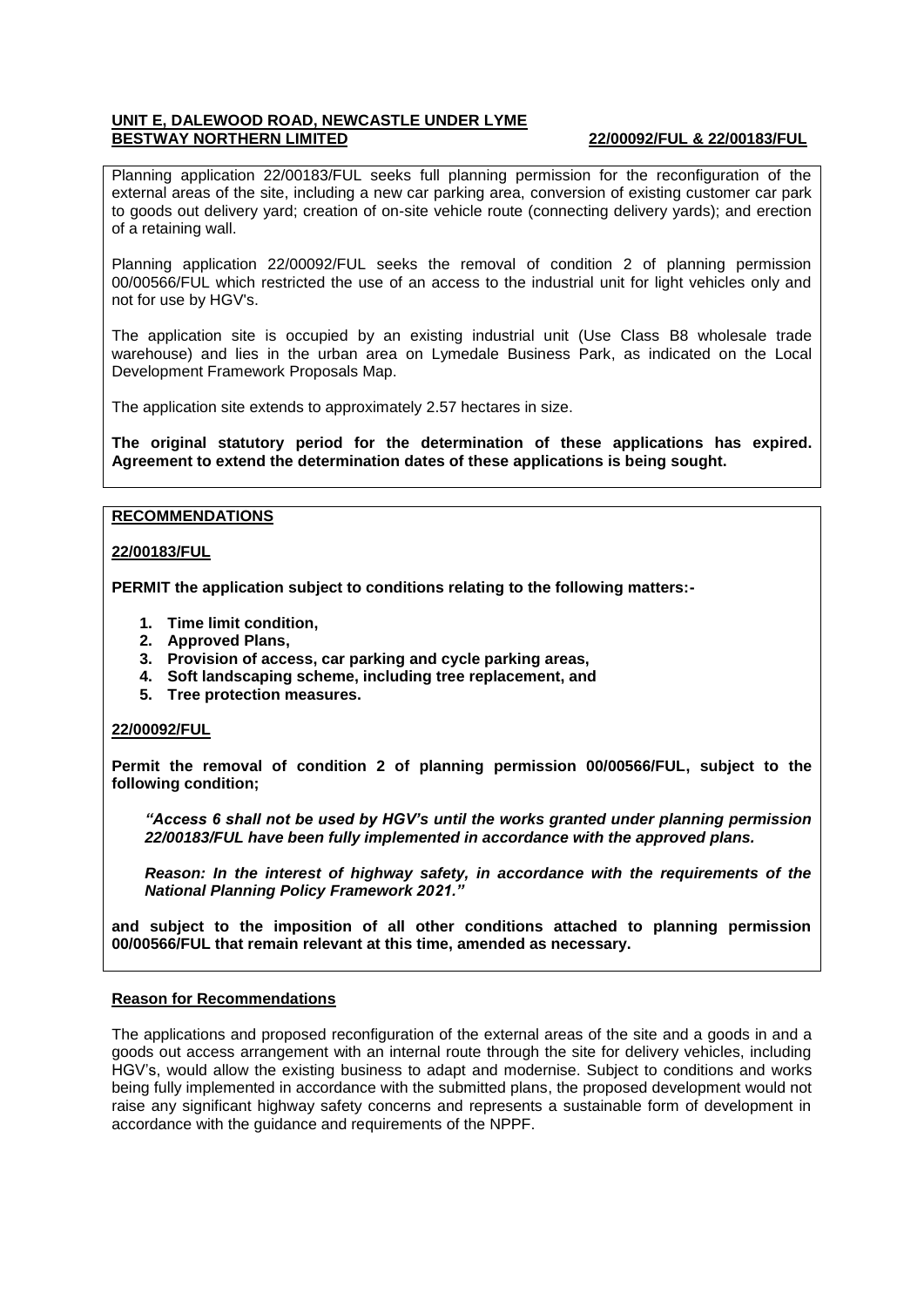# **Statement as to how the Local Planning Authority has worked in a positive and proactive manner in dealing with the planning applications**

The proposals are considered to be a sustainable form of development in compliance with the provisions of the National Planning Policy Framework and no amendments were considered necessary.

# **Key Issues**

Planning application 22/00092/FUL seeks the removal of condition 2 of planning permission 00/00566/FUL which restricted the use of an access to the industrial unit for light vehicles only and not for use by HGV's.

Planning application 22/00183/FUL seeks full planning permission for the reconfiguration of the external areas of the site, including a new car parking area, conversion of existing customer car park to goods out delivery yard; creation of on-site vehicle route (connecting delivery yards); and erection of a retaining wall.

The application site is occupied by an existing industrial unit (Use Class B8 wholesale trade warehouse) and lies in the urban area on Lymedale Business Park, as indicated on the Local Development Framework Proposals Map.

The removal of condition 2 of 00/00566/FUL and the proposed reconfiguration of the external areas of the site would allow the existing wholesale trade business to operate differently and there would be less customers visiting the premises with more delivery/ distribution movements.

As discussed, the site is set within Lymedale Business Park and the use of the building would not change. Therefore, the principle of the development does not need to be considered. The external works are primarily towards the rear of the building and subject to a soft landscaping scheme and tree protection measures, as advised by the Landscape Development Section, the proposed works would not affect the visual amenity of the area. Therefore, the only key issue in the determination of both applications is the impact on highway safety.

## **Application 22/00183/FUL**

This application seeks full planning permission for the reconfiguration of the external areas of the site, including a new car parking area, conversion of existing customer car park to goods out delivery yard; creation of on-site vehicle route (connecting delivery yards); and erection of a retaining wall.

The application sets out that the changes will allow a goods in and a goods out access arrangement with an internal route through the site for delivery vehicles, including HGV's.

There will no longer be a need for customer car parking but a greater level of staff car parking will be required.

The existing car parking arrangements provides 102 spaces and the proposed changes would increase this to 105 car parking spaces, which includes 7 disabled car parking bays. The proposals also include a cycle parking area for 16 cycles.

Saved Policy T16 of the NLP sets out that for a building of this size a maximum of 100 car parking spaces is required.

The application is supported by a Transport Statement which concludes that the proposed development provides satisfactory arrangements for delivery vehicles to stand, manoeuvre, load and unload within the site and leave the site forwards. It also concludes that the proposed car parking provision is in accordance with policy T16 of the NLP.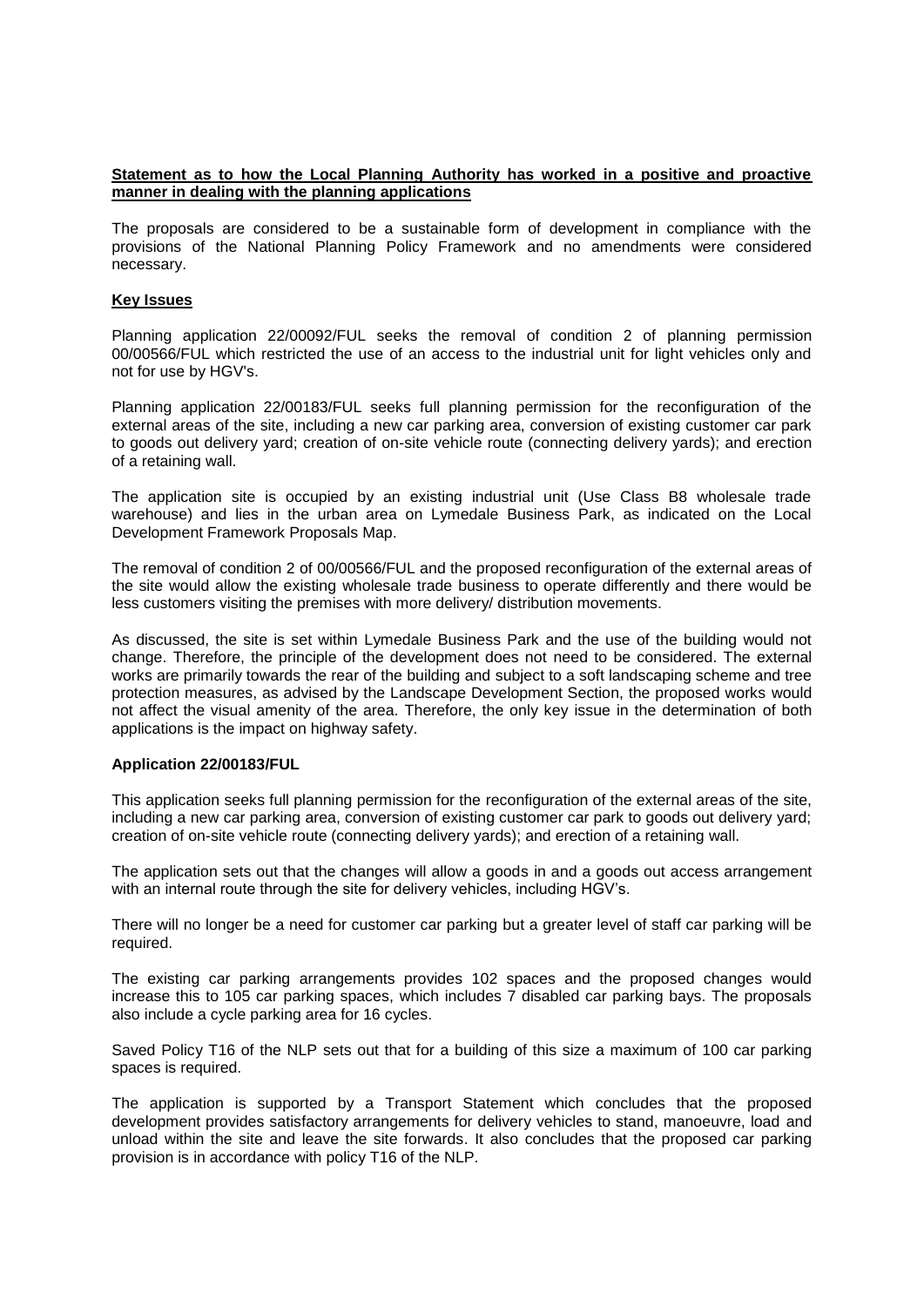The Highways Authority (HA) has raised no objections to the application, subject to a condition that secures the access, car parking and cycle parking areas.

The site is within a sustainable urban area and whilst a greater level of parking provision is being proposed than the maximum specified levels it is accepted that no fundamental objection can be raised and the provision of cycle parking would encourage non-car modes of travel to the site.

The proposed development accords with the guidance and requirements of the NPPF.

## **Application 22/00092/FUL**

This application seeks the removal of condition 2 of 00/00566/FUL which was a variation of condition 10 of the original planning permission for the erection of an industrial unit for Class B1 B2 and B8 uses, reference 00/00128/FUL.

Condition 10 of 00/00128/FUL required visibility splays of 4.5m x 70m in both directions at both accesses onto Dalewood Road. The reason for the condition being 'to protect the safety and convenience of users of the highway.

Planning application 00/00566/FUL permitted the variation of condition 10 but conditions 1 and 2 were imposed. These stated that;

Condition 1 – *The variation to the visibility splay shall relate to the eastern side of access 6 only.* 

Condition 2 - *The access shall be used for light vehicles only and not for use by HGV's.* 

The reasons for both conditions within the decision notice were:

*To protect the safety and convenience of users of the highway.*

The application now seeks the removal of condition 2 which would allow the two site accesses to operate differently, with HGV using both, so that the reconfiguration of the external areas of the site can be implemented to provide a goods in and a goods out access arrangement. As set out above, these works have been submitted under planning application reference, 22/00183/FUL.

The NPPF indicates that development should only be prevented or refused on highways grounds if there would be an unacceptable impact on highway safety, or the residual cumulative impacts on the road network would be severe.

The Highways Authority (HA) has advised that the application should be refused because the application fails to provide details of how HGV's will use the 'goods-out' yard. However, full details have been provided under application reference 22/00183/FUL and the HA have no objection to such details.

In deciding an application under section 73 the local planning authority must only consider the condition/s that are the subject of the application, it is not a complete re-consideration of the application.

Where an application under section 73 is granted, the effect is the issue of a new planning permission, sitting alongside the original permission, which remains intact and un-amended. A decision notice describing the new permission should be issued, setting out all of the conditions related to it. To assist with clarity, decision notices for the grant of planning permission under section 73 should also repeat the relevant conditions from the original planning permission, unless they have already been discharged.

It is clear that condition 2 of 00/00566/FUL would prevent the proposed goods in and goods out access arrangements as now proposed because HGV's are currently prevented from using access 6. Therefore, in order for the works proposed under 22/00183/FUL to be implemented the condition would need to be removed or modified and whilst HA have objected to the removal of condition 2 of 00/00566/FUL, they have not objected to 22/00183/FUL. Therefore, it is considered that a suitably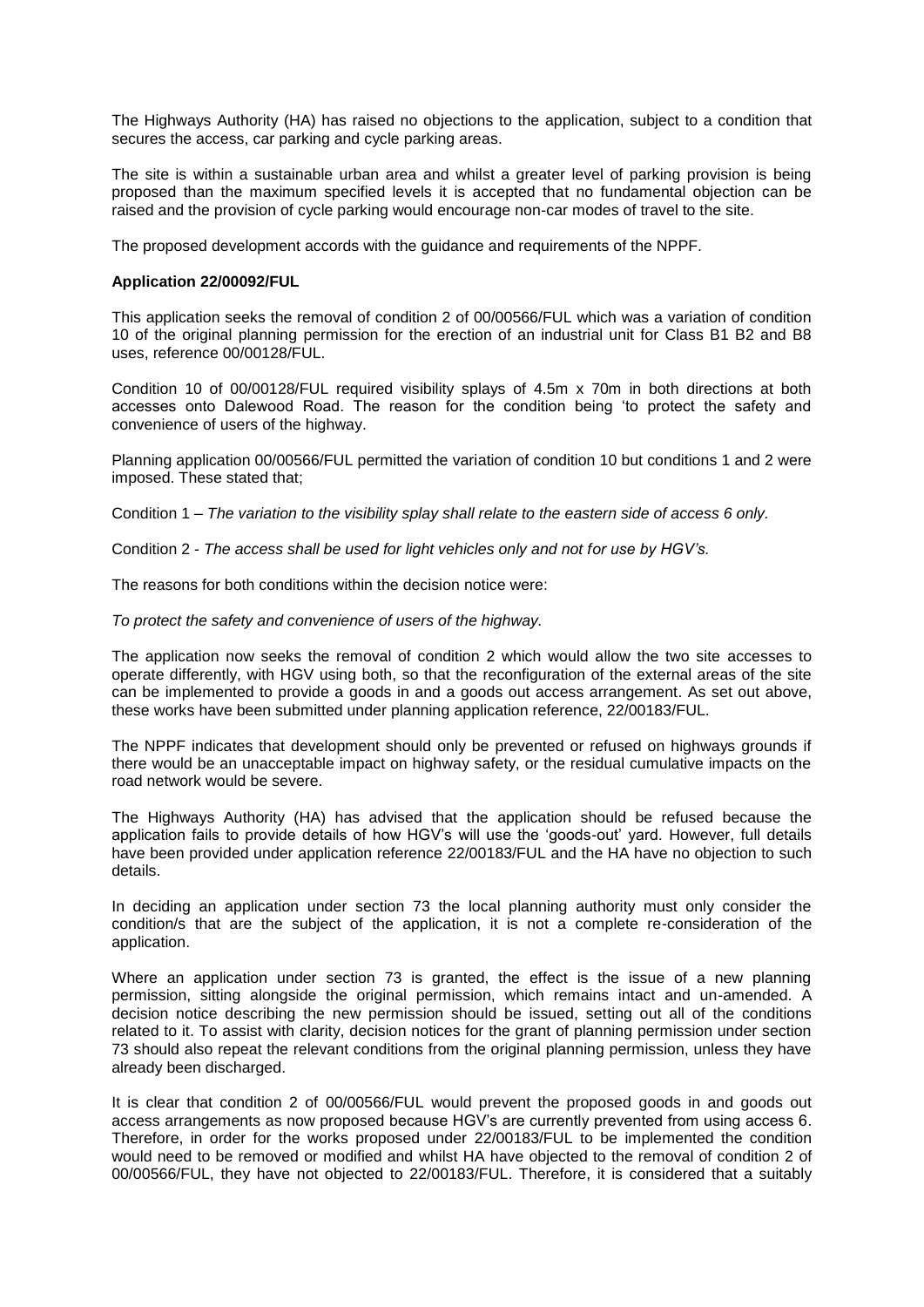worded condition can be secured which ensures that the condition is only removed once the works, if granted planning permission under 22/00183/FUL, are implemented.

On this basis, the condition can be removed but a new condition requiring the works under 22/00183/FUL being implemented and any conditions of the original permission that are still necessary, are still required.

Overall, it is considered that the proposed amendment is acceptable and in accordance with development plan policies and the requirements of the NPPF.

## Reducing Inequalities

The Equality Act 2010 says public authorities must comply with the public sector equality duty in addition to the duty not to discriminate. The **public sector equality duty** requires **public authorities** to consider or think about how their policies or decisions affect people who are **protected** under the Equality Act. If a public authority hasn't properly considered its public sector equality duty it can be challenged in the courts.

The duty aims to make sure public authorities think about things like discrimination and the needs of people who are disadvantaged or suffer inequality, when they make decisions.

People are protected under the Act if they have protected characteristics. The characteristics that are protected in relation to the public sector equality duty are:

- Age
- Disability
- Gender reassignment
- Marriage and civil partnership
- Pregnancy and maternity
- Race
- Religion or belief
- Sex
- Sexual orientation

When public authorities carry out their functions the Equality Act says they must have due regard or think about the need to:

- Eliminate unlawful discrimination
- Advance equality of opportunity between people who share a protected characteristic and those who don't
- Foster or encourage good relations between people who share a protected characteristic and those who don't

With regard to this proposal and the matters that can be addressed, it is considered that it will not have a differential impact on those with protected characteristics.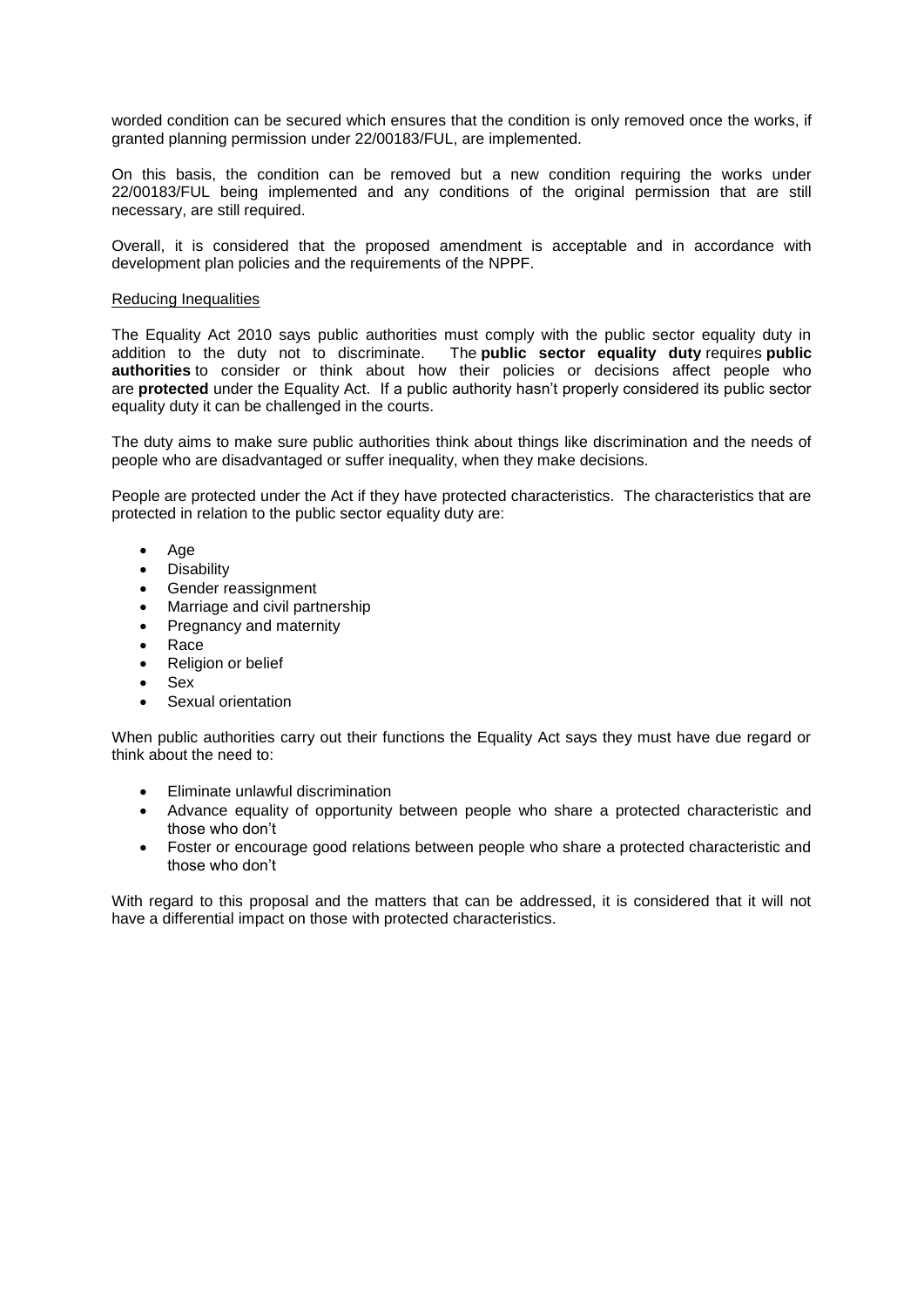# **APPENDIX**

## **Policies and proposals in the approved development plan relevant to these decisions:-**

[Newcastle-under-Lyme and Stoke-on-Trent Core Spatial Strategy \(](https://www.newcastle-staffs.gov.uk/sites/default/files/IMCE/Planning/Planning_Policy/SpatialStrategy/Core%20Strategy%20Final%20Version%20-%2028th%20October.pdf)CSS) 2006-2026

- Policy SP1: Spatial Principles of Targeted Regeneration<br>Policy SP2: Spatial Principles of Economic Development
- Spatial Principles of Economic Development
- Policy SP3: Spatial Principles of Movement and Access
- Policy ASP5: Newcastle and Kidsgrove Urban Neighbourhoods Area Spatial Policy<br>Policy CSP1: Design Quality
- **Design Quality**
- Policy CSP3: Sustainability and Climate Change

[Newcastle-under-Lyme Local Plan \(](https://www.newcastle-staffs.gov.uk/sites/default/files/IMCE/Planning/Planning_Policy/Newcastle%20Local%20Plan%202011.pdf)NLP) 2011

- Policy T16: Development General Parking Requirements
- Policy T18: Development Servicing Requirements

# **Other Material Considerations include:**

#### National Planning Policy

[National Planning Policy Framework](https://www.gov.uk/guidance/national-planning-policy-framework) (NPPF) (2021)

[Planning Practice Guidance](https://www.gov.uk/government/collections/planning-practice-guidance) (March 2014)

## Relevant Planning History

00/00128/FUL Erection of an industrial unit for Class B1 B2 and B8 uses Permitted

00/00566/FUL Variation of condition 10 of planning permission 00/128/FUL which relates to providing visibility splay to access Permitted

#### Views of Consultees

#### **22/00183/FUL**

The **Highway Authority** raises no objections subject to condition which secures access, car parking and cycle parking areas.

The **Landscape Development Section** raises no objections subject to conditions which secure tree protection measures and landscaping proposals.

The **Coal Authority** raises no objections on the basis that the part of the site where the development is proposed lies outside of the defined High Risk Area and a Coal Mining Risk Assessment is not necessary. However, they do request an informative note on the decision notice highlighting that there are coal mining activity has taken place in the area.

# **22/00092/FUL**

The **Highway Authority** advises that the application should be refused on the basis that the application fails to provide details of how HGV's will use the 'goods-out' yard.

**Representations** 

None received.

Applicant's/Agent's submission